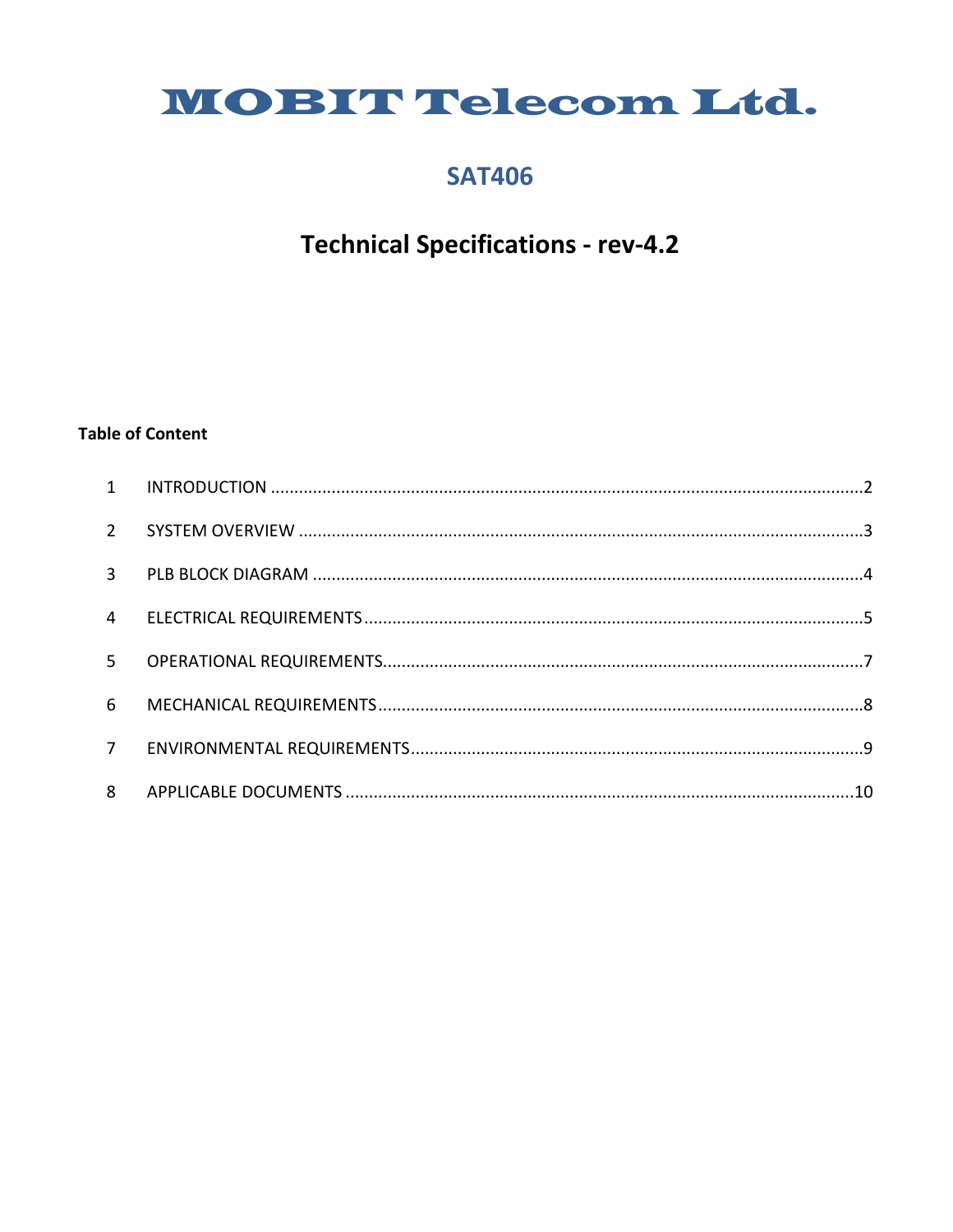## **1 Introduction**

SAT406 is a Personal Locator Beacon (PLB) in form of a wrist watch, for Search and Rescue (SAR) of people in distress, certified (TAC 238) and served by the Cospas-Sarsat system.

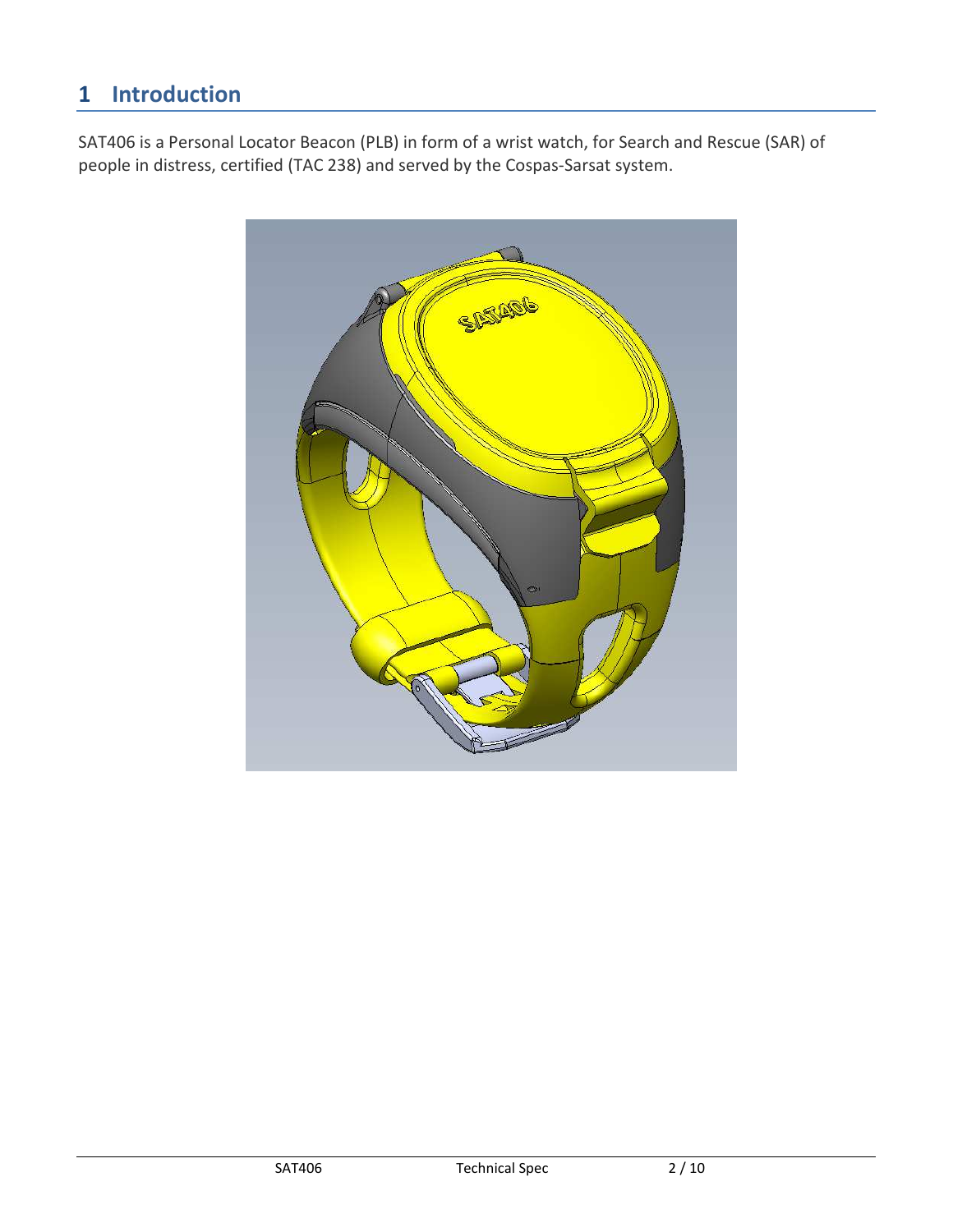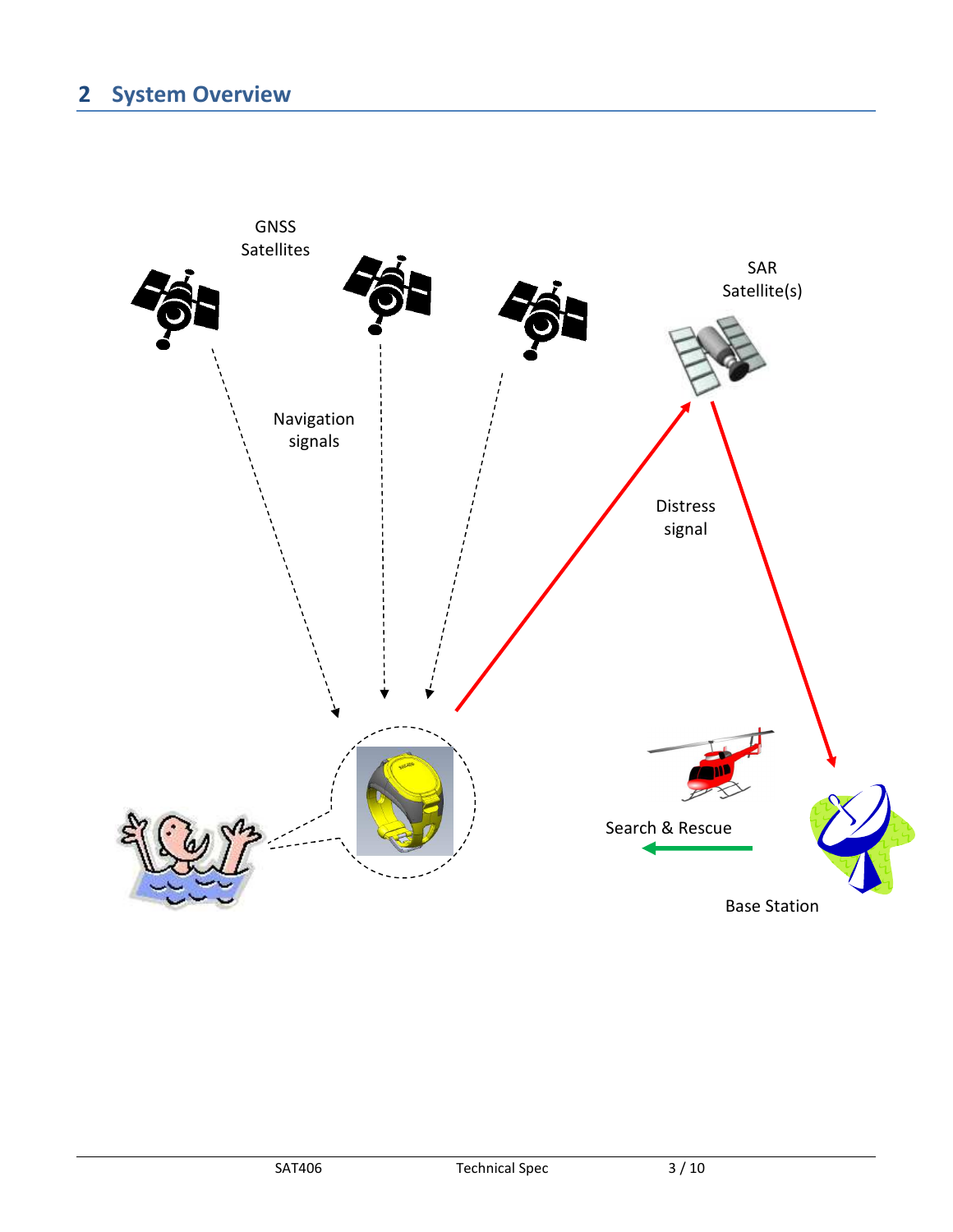# **3 PLB Block Diagram**

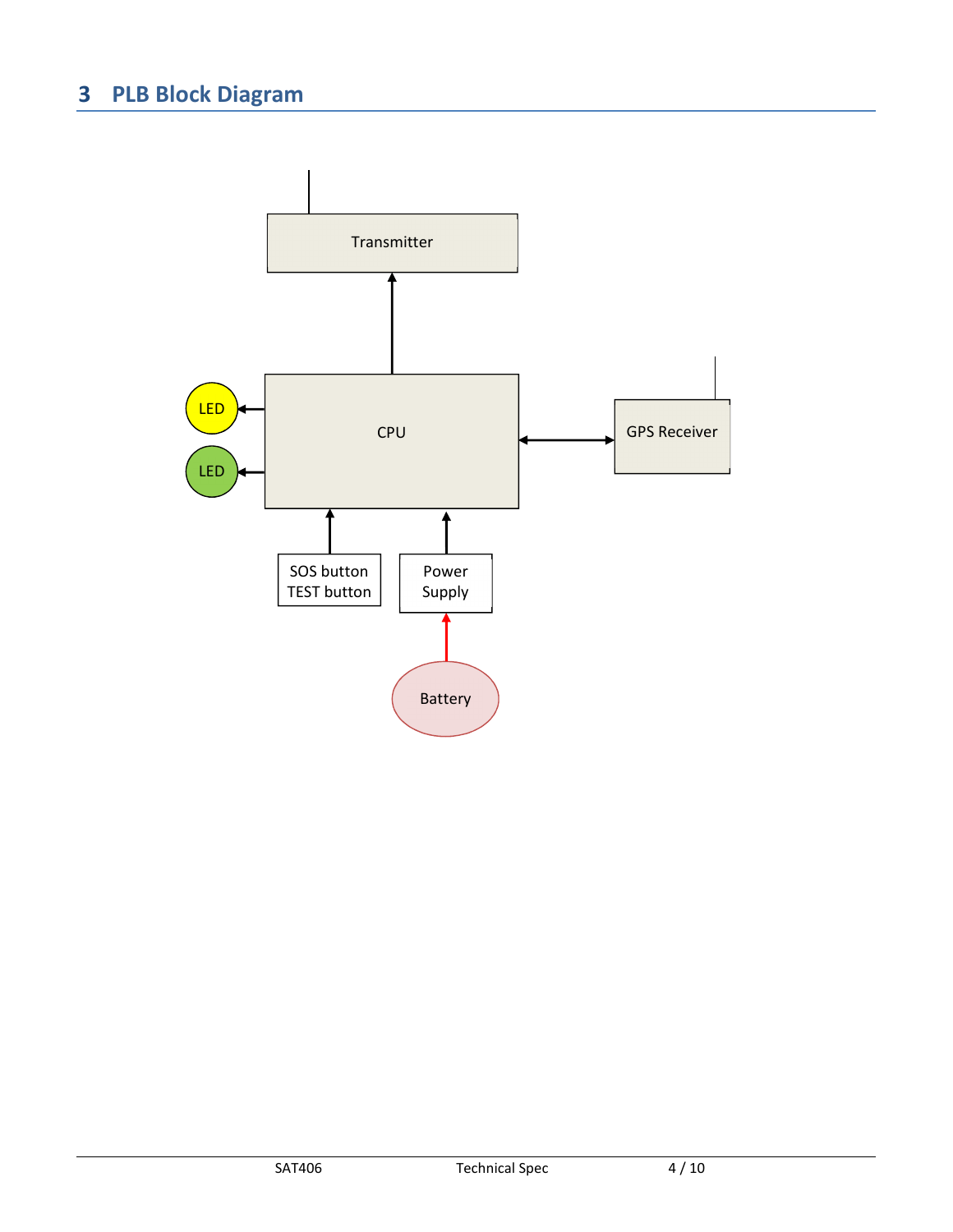### **4 Electrical Requirements**

### **4.1 RF**

- 1. Transmission frequency: 406.040 MHz.
- 2. Long term Frequency stability: better than ±5KHz in 5 years.
- 3. Short term Frequency stability: better than 0.8 Hz in 100ms.
- 4. Power output: 4W ± 1 dB.
- 5. Load Protection: not damaged at any VSWR, including open or shorted antenna.

### **4.2 Antenna (at azimuth 0° - 360° and elevation 10° - 50°)**

- 1. VSWR: max 1.5:1.
- 2. Antenna gain: -3dBi to 4dBi.
- 3. Test configurations (per Cospas-Sarsat T.007 spec): B.2 (on Ground) and B.5 (above Ground).

#### **4.3 Transmission Timing**

- 1. Burst transmission time: 520ms ± 1%.
- 2. Burst Repetition Period:  $50 \pm 2.5$  sec, pseudo randomly distributed.
- 3. First transmission starting 3min upon activation.

### **4.4 Modulation**

- 1. Phase Shift Keying (PSK),  $\pm 1.1 \pm 0.1$  radians peak.
- 2. Bit Rate: 400 ± 1% bps.

#### **4.5 Battery**

- 1. Battery life in standby mode: 2.5 years min.
- 2. Battery life in SOS mode (after 2.5 years standby): 24 hours min. (at -20°C to +55°C)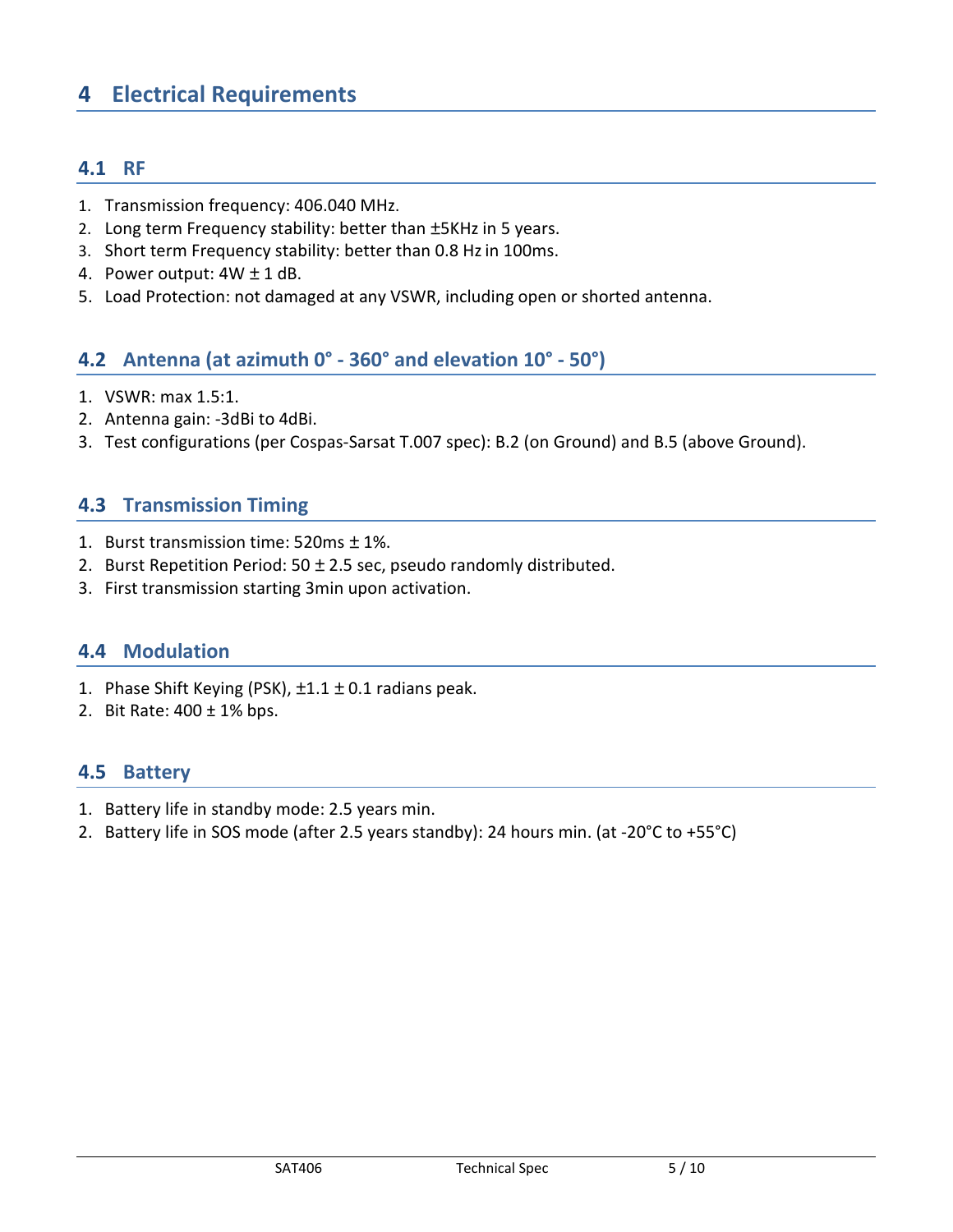### **4.6 Transmitted Message**

|                                                    | <b>Bit</b><br>Sync | <b>Frame</b><br><b>Sync</b> | <b>First Protected Data Field (PDF-1)</b> |              |                   |                                          |                                            |                                      |                                           |                             |                    | $BCH-1$<br>PDF-2              |                                   |                            | BCH-2                        |
|----------------------------------------------------|--------------------|-----------------------------|-------------------------------------------|--------------|-------------------|------------------------------------------|--------------------------------------------|--------------------------------------|-------------------------------------------|-----------------------------|--------------------|-------------------------------|-----------------------------------|----------------------------|------------------------------|
|                                                    | Bit<br>Sync        | Frame<br>Sync               | Flag                                      | Flag         | Code              | Format Protocol Country Protocol<br>Code | ID                                         |                                      | Pos.<br>x ¼ deg                           |                             | <b>BCH</b><br>Code | 21-Bit Supple<br>mental<br>ry | Pos. offset<br>x 1 min<br>x 4 sec |                            | 12-Bit<br><b>BCH</b><br>Code |
|                                                    |                    |                             |                                           |              |                   |                                          | Type<br>app                                | SN                                   | LAT                                       | <b>LON</b>                  |                    | data                          | Δ<br>LAT                          | Δ<br><b>LON</b>            |                              |
| <b>Bit No.</b>                                     | $1 -$<br>15        | $16 -$<br>24                | 25                                        | 26           | $27 -$<br>36      | $37 -$<br>40                             | $41 -$<br>50                               | $51-$<br>64                          | $65 -$<br>74                              | $75 -$<br>85                | $86-$<br>106       | $107 -$<br>112                | $113 -$<br>122                    | 123-<br>132                | $133 -$<br>144               |
| bits                                               | 15                 | 9                           | $\mathbf{1}$                              | $\mathbf{1}$ | 10                | 4                                        | 10                                         | 14                                   | 10                                        | 11                          | 21                 | 6                             | 10                                | 10                         | 12                           |
| <b>Distress</b><br><b>Message</b>                  | 111<br>1111        | 0<br>0010<br>1111           | $\mathbf{1}$                              | 0            | 011<br>0101       | 0<br>111                                 |                                            |                                      | LAT                                       | <b>LON</b>                  | <b>BCH</b><br>of   | 11<br>0110                    | <b>ALAT</b>                       | <b>ALON</b>                | <b>BCH</b><br>of             |
| Test<br>message                                    | 1111<br>1111       | $\Omega$<br>1101<br>0000    |                                           |              | 100<br>$(428=15)$ |                                          | $\mathbf{0}$<br>0111<br>0111<br>0<br>(238) | 000<br>0000<br>1110<br>101<br>(#117) | Def:<br>0<br>1111<br>1111<br>$\mathbf{1}$ | Def:<br>011<br>1111<br>1111 | PDF1               |                               | Def:<br>10<br>0000<br>1111        | Def:<br>10<br>0000<br>1111 | PDF <sub>2</sub>             |
| 15 Hex example (Israel, #117,<br>default location) |                    |                             | $\overline{\mathbf{3}}$                   | 58           | E                 | 77                                       | 00EA                                       | <b>FF</b>                            | <b>BFF</b>                                |                             |                    |                               |                                   |                            |                              |

Long message, standard Location Protocol – 144 bits per message:

### **4.7 Encoded GNSS Position Report**

- 1. The acquired GPS position is transmitted, but not updated more frequently than every 5min.
- 2. The default position is transmitted if no valid GPS position was acquired in 4h or more.
- 3. Position LAT/LON coordinates reported in WGS-84 geodetic reference system.

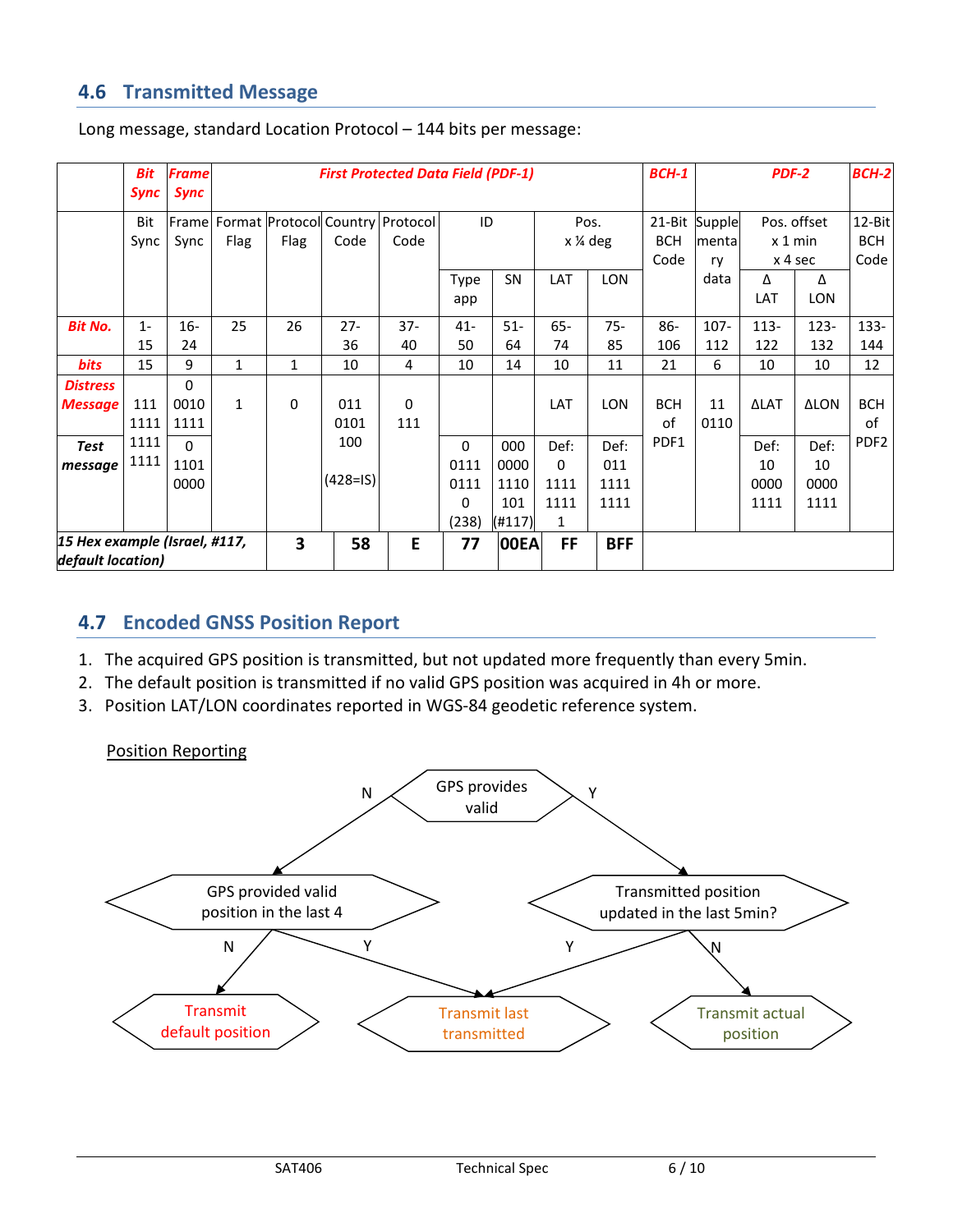### **5 Operational Requirements**

### **5.1 SOS (distress) Mode**

Pressing the SOS button for ~3s puts the PLB in SOS mode, in which the PLB transmits distress messages every 50s ± 2.5s until the battery is exhausted or until deactivated.

### **5.2 Self-Test**

- 1. Pressing Test button momentarily invokes standard self-TEST: PLB checking itself for 3min with GPS receiver off, then transmitting a single TEST burst and reporting test results by LED indications.
- 2. Pressing Test button for 3sec invokes GNSS-self-TEST: PLB checking itself for 3min with GPS receiver on, then transmitting a single TEST burst and reporting test results by LED indications.
- 3. Maximum number of GNSS-self-tests between successive battery replacements 6. After that, only standard self-tests are generated even if TEST button is pressed for a long time.

### **5.3 LED Indications**

- 1. Orange LED: in SOS and TEST, blinks every 3-4 seconds and faster 4 seconds before transmission.
- 2. Green LED: in TEST and SOS, blinks for 1 second immediately upon transmission if transmission frequency and transmission power are good.
- 3. GNSS Fix indication: in SOS and GNSS-self-TEST, [orange + green] LEDs blink simultaneously and rapidly 4 seconds before transmission.

#### Operation Mode Transitions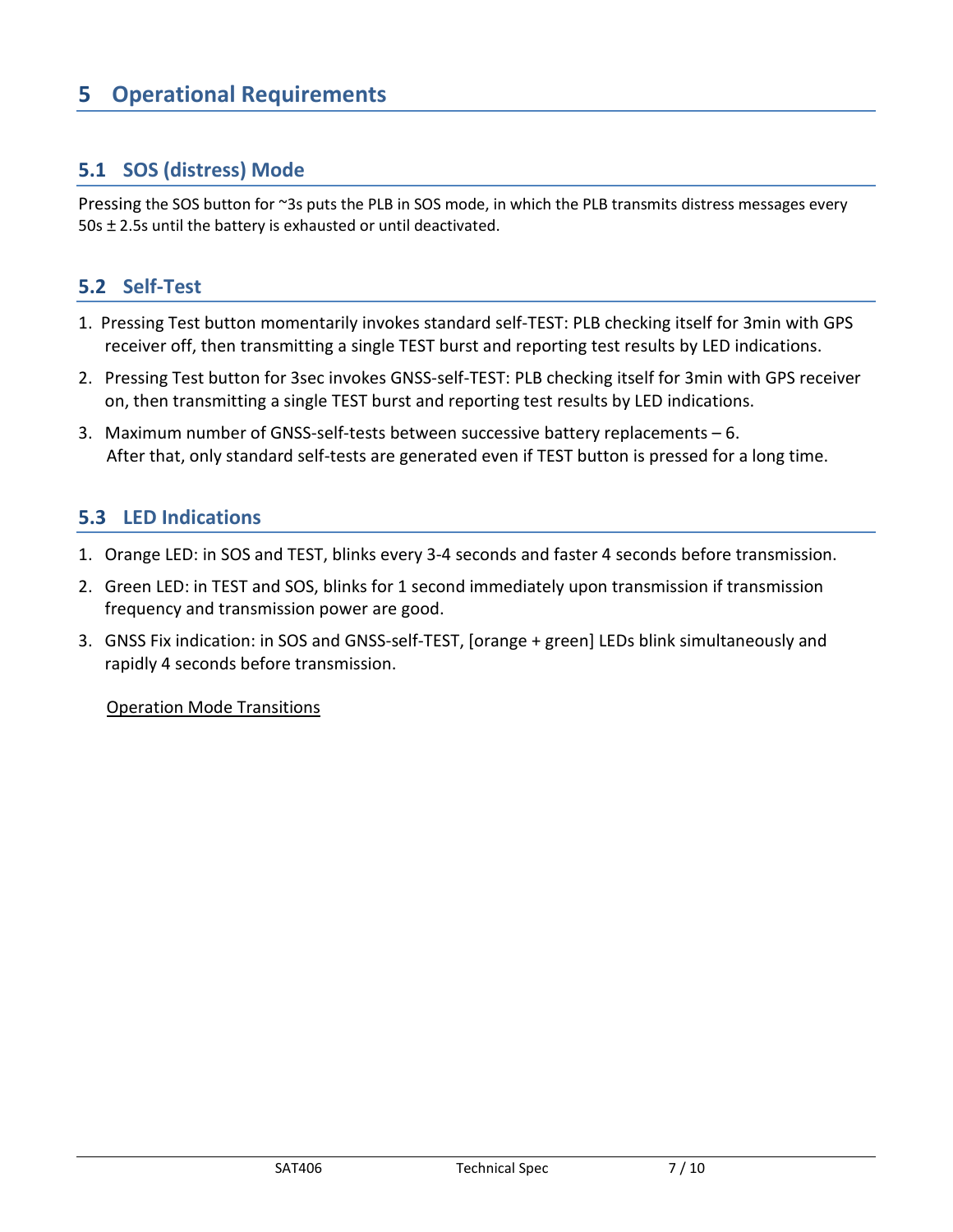

### **6 Mechanical Requirements**

- 1. Size (measured on the wrist, excluding straps):
	- With Antenna stowed: 70 x 55 x 20 mm
	- With Antenna deployed: 70 x 55 x 60 mm
- 2. Weight: 95 gr.
- 3. Color: the exterior finished with highly visible yellow or orange.
- 4. Labeling:
	- 15Hex ID
	- Battery Expiry Date
	- Operating temperature (class 2 = -20°C to 55°C)
	- Minimum duration of continuous operation (24h)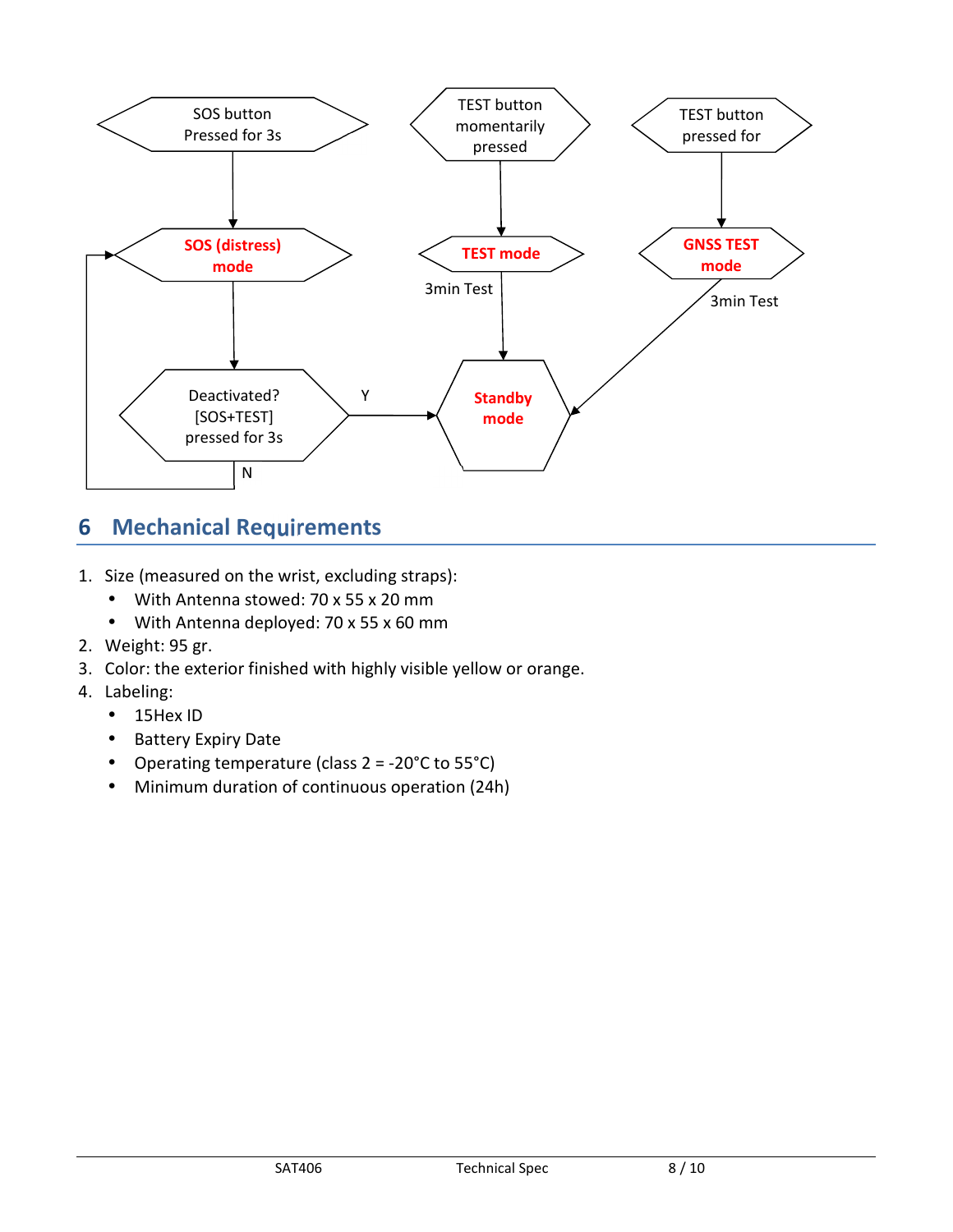### **7 Environmental Requirements**

### **7.1 Temperature**

- 1. Operation Temperature: -20°C to 55°C (class 2).
- 2. Stowage Temperature: -30°C to +70°C.

### **7.2 Immersion**

IP67 - The PLB shall withstand immersion in water to a depth of 1m for 30min.

### **7.3 Salt Fog**

The PLB shall perform at least 24h at 5% Salt Fog atmosphere.

### **7.4 Drop**

The PLB shall perform to the specifications after dropped six times, one drop on each possible face, from a height of 1 meter to a hard surface.

### **7.5 Low Pressure (Altitude)**

The PLB shall operate normally to an altitude of 40,000 feet above sea level.